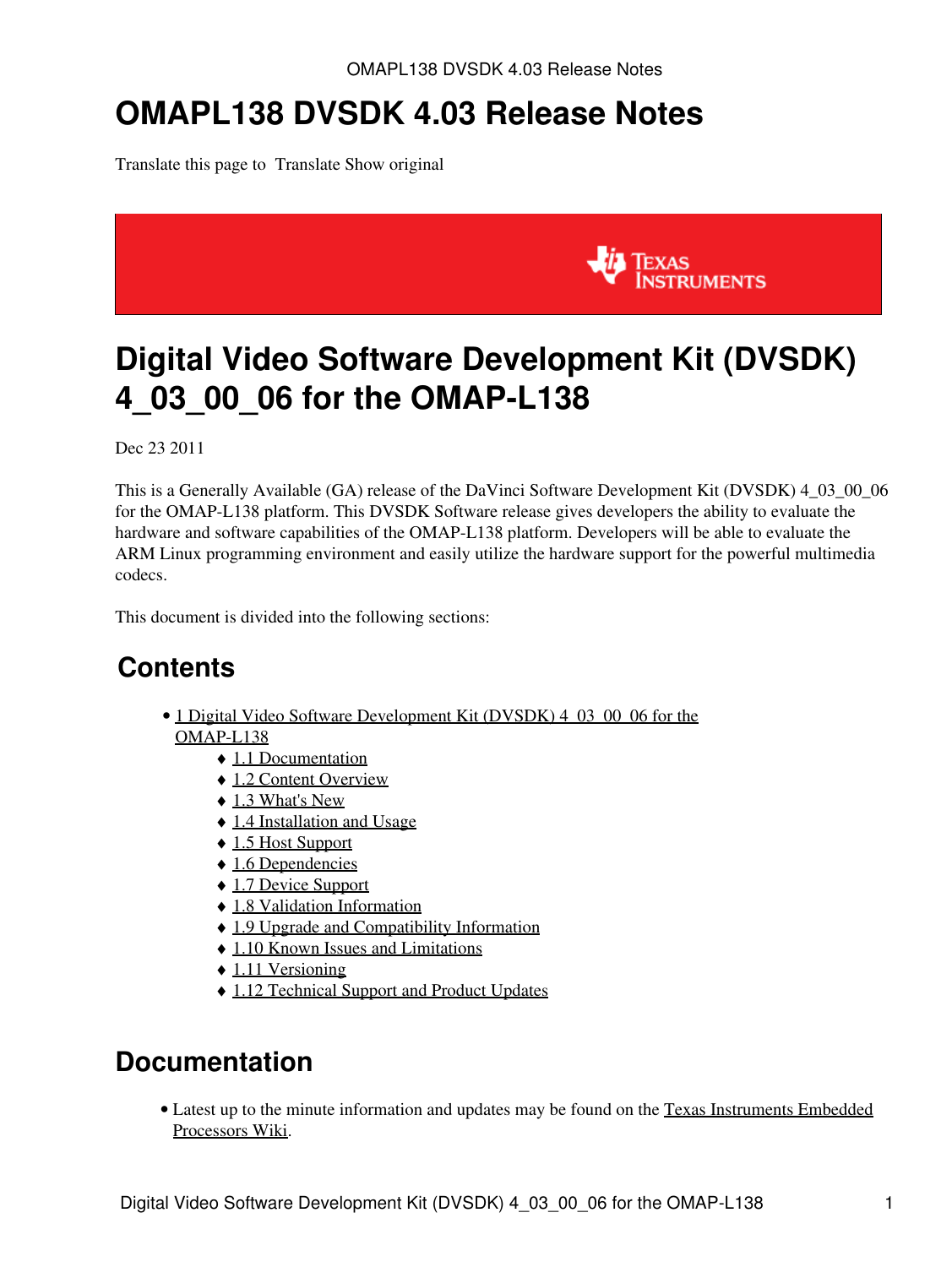- The *Quick Start Guide* contains information on how to set up your board for an out of box demo showcase as well as for software development. It is located in the *docs/* folder in the DVSDK along with other documentation.
- The *Software Developer's Guide* contains information on how to start developing software on the OMAP-L138 board and is located in the *docs/* folder in the DVSDK installation along with other documentation.

# <span id="page-1-0"></span>**Content Overview**

The OMAP-L138 Linux DVSDK includes the following components:

- Platform Support Package
	- $\triangle$  Linux kernel 2.6.37
	- ♦ Boot loaders (u-boot, UBL) and flashing utilities
- Multimedia Package
	- Multimedia Framework Product (MFP) ♦
		- ◊ Codec Engine Framework (CE)
		- ◊ Framework Components (FC)
		- ◊ Linux Utils (CMEM)
		- ◊ XDAIS (eXpress DSP Algorithm Interoperability Standard)
	- ♦ Davinci Multimedia Application Interface (DMAI)
	- DSP Optimized codecs ♦
		- ◊ Encoders: H.264, MPEG-4, JPEG, G711
		- ◊ Decoders: H.264, MPEG-4, MPEG-2, AAC, JPEG, G711
	- ♦ DSP accelerated GStreamer TI plugin
- DSP Package
	- ♦ C6000 code generation tool chain
	- ♦ DSP/BIOS Real Time Operating System
	- ♦ DSP/BIOS Platform Support Package (device drivers)
	- ♦ EDMA3 Low Level Driver(LLD)
	- ♦ DSPLink Inter Processor Communication
	- ♦ C6Accel easy access to DSP accelerated function libraries
	- ♦ C6Run tool to easily run C code on the DSP
	- ♦ Audio SOC example ARM + DSP audio demo
- Graphics Package
	- ♦ Qt/Webkit application framework
- Codec Server built for C674x DSP platform.

# <span id="page-1-1"></span>**What's New**

The following high-level features are new from the previous SDKs:

- Linux Kernel 2.6.37
- Migrated to integrated GCC 4.3-based toolchain built from Arago
	- This SDK has changed from using a stand-alone Code Sourcery Lite toolchain to using an ♦ integrated GCC 4.3-based toolchain built from Arago. There is no longer a need to download a separate toolchain as the toolchain and tools can now be found in the linux-devkit directory of the SDK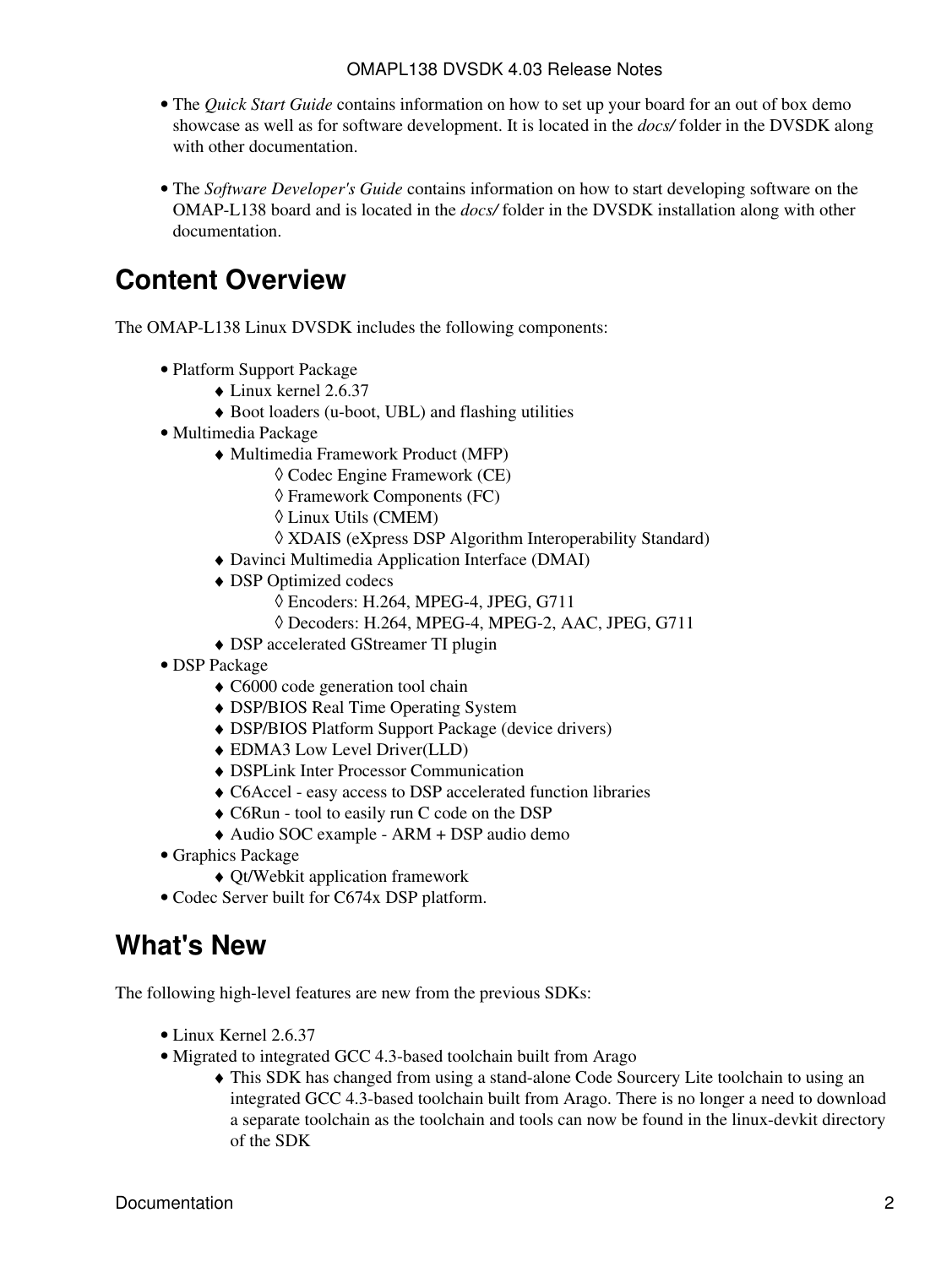#### <span id="page-2-0"></span>**Installation and Usage**

The *Software Developer's Guide* contains information on how to start developing software on the OMAP-L138 device and is located in the *docs/* folder in the DVSDK installation along with other documentation.

# <span id="page-2-1"></span>**Host Support**

This release only supports [Ubuntu 10.04 LTS 32-bit](http://www.ubuntu.com) as your development host.

# <span id="page-2-2"></span>**Dependencies**

QualiTI tool requires the Code Generation Tools XML Output Perl Utility Scripts (CG XML) that is not included in the DVSDK. The CG XML component is available [here](https://www-a.ti.com/downloads/sds_support/applications_packages/cg_xml/index.htm)

# <span id="page-2-3"></span>**Device Support**

This DVSDK supports the OMAP-L138 EVM and the OMAP-L138 eXperimenter kits.

The Multi media applications are designed to run with 128MB board. Earlier eXperimenter revision boards were supporting only 64MB. The default configuration and setup assumes a 128MB board via the bootargs. The DVSDK setup.sh script referenced in the DVSDK *Software Developer's Guide* has an option to change these settings. Also to run multi media applications it is required to change the memory map of these applications.

# <span id="page-2-4"></span>**Validation Information**

This release has been validated on an OMAP-L138 (Si 2.0) EVM Development Kit board.

# <span id="page-2-5"></span>**Upgrade and Compatibility Information**

All the applications migrating to this DVSDK from DVSDK 04.02.00.06 should be ensured to work with kernel 2.6.37

# <span id="page-2-6"></span>**Known Issues and Limitations**

#### **Known Issues**

- SDOCM00087144 Matrix GUI -> PRU -> EDME Config demo will fail for the second time click.
- SDOCM00087136 TI-pru-eg demo (PRU\_PRUtoARM\_Interrupt) is not exiting after execution from command line.
- SDOCM00087123 The message 'davinci\_mdio davinci\_mdio.0: timed out waiting for user access' is coming randomly while executing dvsdk usecase
- SDOCM00086930 Getting segmenation issue while running C6run sample application 'bench\_dsp'
- SDOCM00086874 Clicking on 'Matrix GUI ->Settings ->System Shutdown' is not turning off the LCD screen.